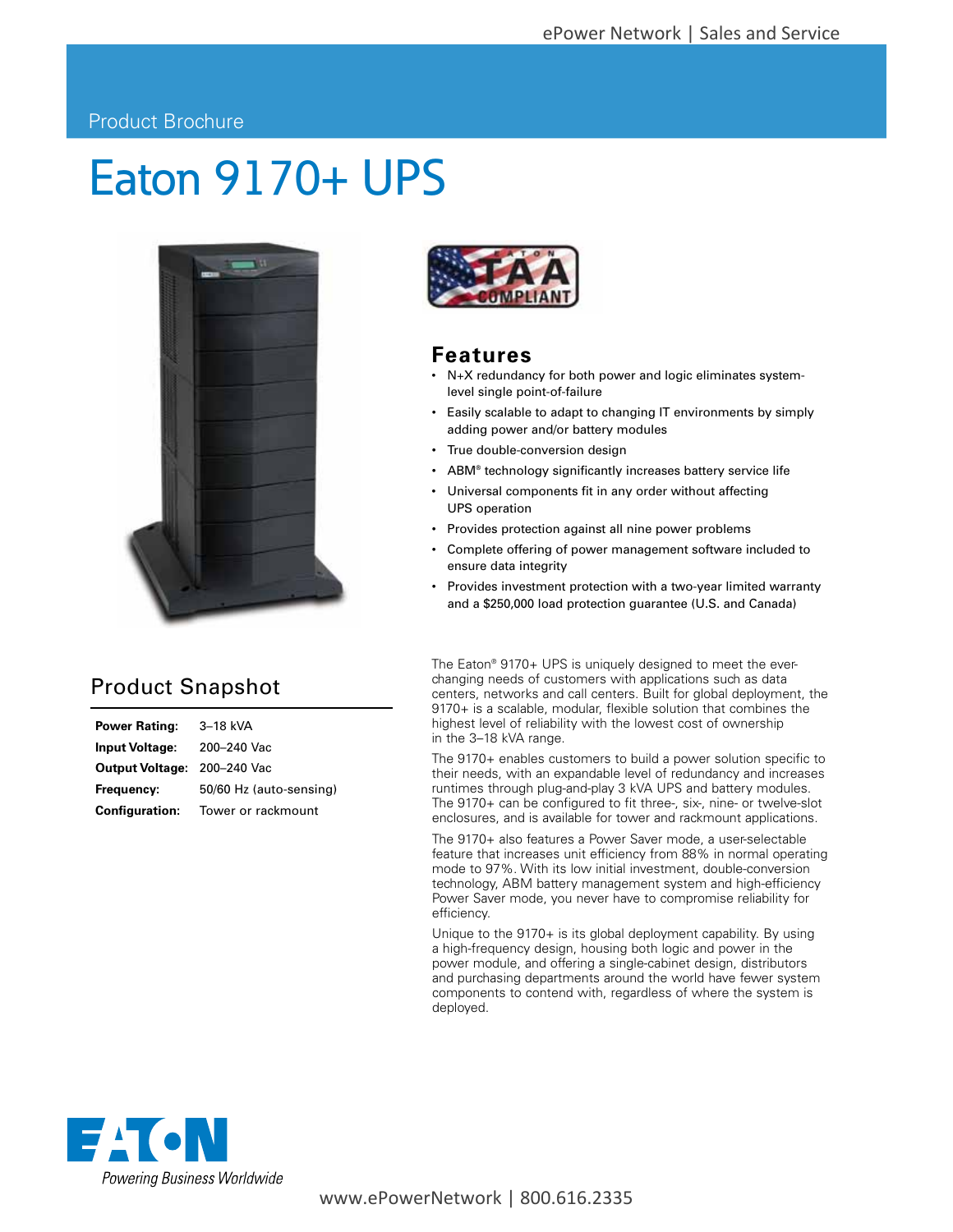### Technical spotlight: Network level N+X redundancy

As business moves from a "bricks and mortar" model to "clicks and mortar," the need for system availability at all levels of enterprise is rising exponentially. From servers to routers to telecommunication installations, the interdependence of the technological components of the wired world can make systems vulnerable to downtime. Many precautions and preventive measures are taken when designing the network, including power protection.

In this shifting world, however, it's becoming more evident that simple power protection isn't enough. A new level of reliability is needed, one with redundancy, and thereby system availability. Today users can opt for an even greater degree of redundancy, with N+1, N+2, N+3, etc. However, this level of redundancy can quickly become cost prohibitive if the user is creating redundant

systems with a single-module UPS. The 9170+ overcomes this potential obstacle with its modular design. Redundancy comes from the 3 kVA power modules plugged into the system. For example, if you have a 9 kVA solution, and are looking for N+2 redundancy, you only need a 15 kVA UPS (five power modules) with the 9170+, instead of 18 kVA. That's because the five UPS modules run in parallel within the system, giving you N+2 redundancy, without the additional cost and space requirements.

The 9170+ eliminates a system-level single point-of-failure. Because both the logic and power are housed in the module and not in the enclosure, there is a redundancy for the entire UPS. This is a critical distinction when looking for multiple levels of redundancy in the UPS, as there is inherent vulnerability in a UPS that limits redundancy in any part of the system.

### Sample configuration

With a variety cabinet sizes and a user-friendly design you can configure the scalable and redundant 9170+ with 3 kVA power modules and battery modules to grow with your requirements.



**5 power modules: 15 kVA or 12 kVA N+1 or 9 kVA N+2**

**2 EATON CORPORATION** Eaton 9170+ UPS www.ePowerNetwork | 800.616.2335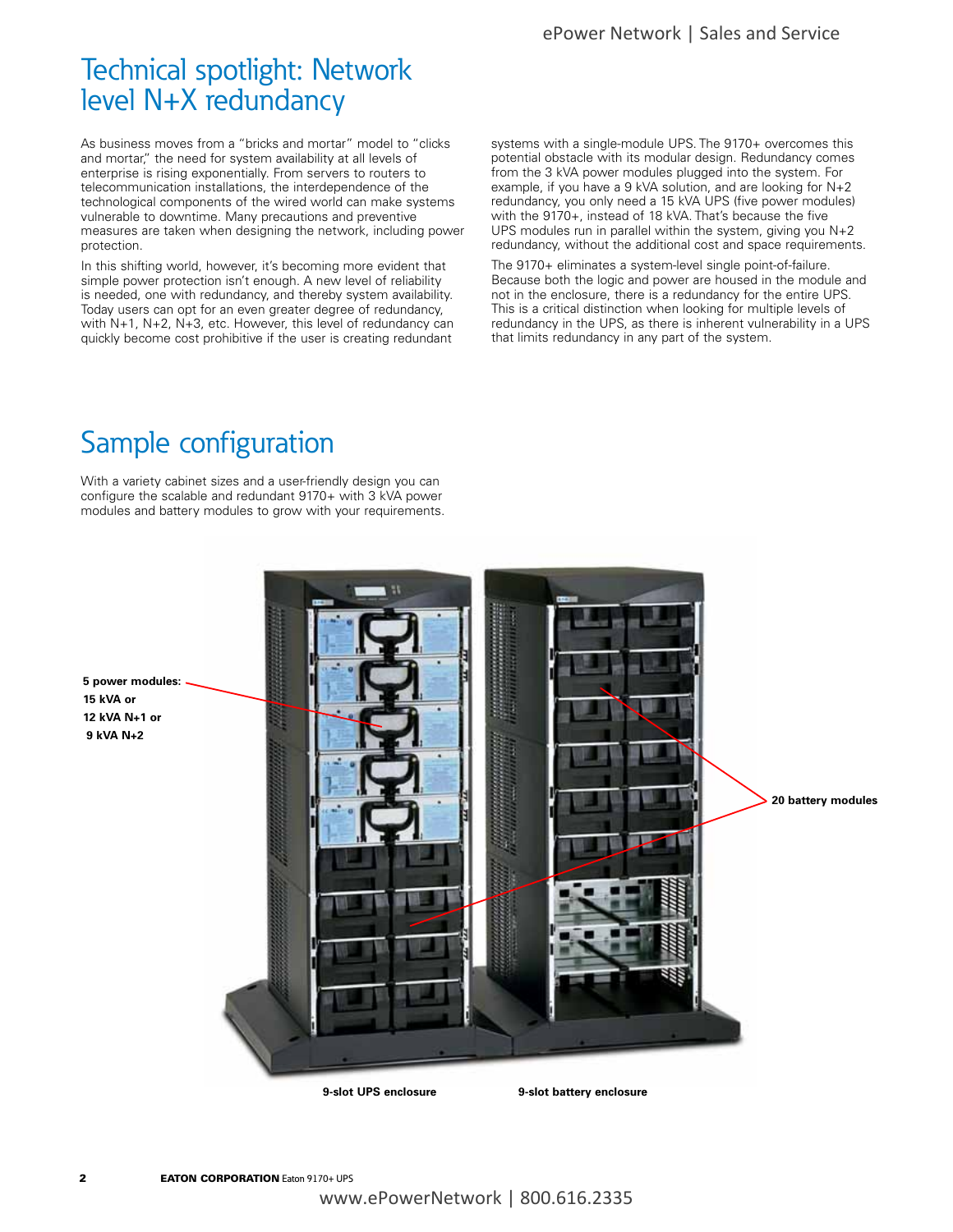ePower Network | Sales and Service

|                     | PRE-CONFIGURED SYSTEMS WITH HARDWIRE INPUT AND OUTPUT                              |                                       |                                   |                                                 |                                                                   |                   |
|---------------------|------------------------------------------------------------------------------------|---------------------------------------|-----------------------------------|-------------------------------------------------|-------------------------------------------------------------------|-------------------|
| <b>MODEL NUMBER</b> | <b>INCLUDED ITEMS</b>                                                              | <b>POWER</b><br><b>RATING</b>         | <b>INPUT</b><br><b>CONNECTION</b> | OUTPUT<br><b>CONNECTIONS</b>                    | <b>DIMENSIONS</b><br>$H \times W \times D$ (IN/CM)                | WEIGHT<br>(LB/KG) |
| PW3S3K              | (1) 3-slot enclosure<br>(1) power module<br>(2) battery modules<br>(1) caster kit  | 3 kVA expandable<br>to 3 kVA N+1      | Hardwired                         | Hardwired                                       | $19.5 \times 17.0 \times 25.5$<br>49.5 x 43.0 x 65.0              | 155.0/69.9        |
| PW6S3K              | (1) 6-slot enclosure<br>(1) power module<br>(2) battery modules<br>(1) caster kit  | 3 kVA expandable<br>to 9 kVA N+X      | Hardwired                         | Hardwired                                       | 33.3 x 17.0 x 25.5/<br>84.5 x 43.0 x 65.0                         | 155.0/69.9        |
| <b>PW6S6K</b>       | (1) 6-slot enclosure<br>(2) power modules<br>(4) battery modules<br>(1) caster kit | 6 kVA expandable<br>to 9 kVA N+X      | Hardwired                         | Hardwired                                       | 33.3 x 17.0 x 25.5/<br>$84.5 \times 43.0 \times 65.0$             | 232.0/104.8       |
| PW6S9K              | (1) 6-slot enclosure<br>(3) power modules<br>(6) battery modules<br>(1) caster kit | 9 kVA expandable<br>to 9 kVA N+X      | Hardwired                         | Hardwired                                       | $33.3 \times 17.0 \times 25.5$<br>84.5 x 43.0 x 65.0              | 346.0/156.7       |
| <b>PW9S9K</b>       | (1) 9-slot enclosure<br>(3) power modules<br>(6) battery modules                   | 9 kVA expandable<br>to 18 kVA $N+X$   | Hardwired                         | Hardwired                                       | $47.0 \times 24.0 \times 28.5$<br>$119.5 \times 61.0 \times 72.5$ | 389.0/176.7       |
| PW12S9K             | (1) 12-slot enclosure<br>(3) power modules<br>(6) battery modules                  | 9 kVA expandable<br>to $18$ kVA $N+X$ | Hardwired                         | Hardwired                                       | $60.7 \times 24.0 \times 28.5$<br>154.5 x 61.0 x 28.5             | 427.0/193.7       |
| <b>PW12S12K</b>     | (1) 12-slot enclosure<br>(4) power modules<br>(8) battery modules                  | 12 kVA expandable<br>to 18 kVA $N+X$  | Hardwired                         | Hardwired                                       | $60.7 \times 24.0 \times 28.5$<br>$154.5 \times 61.0 \times 28.5$ | 504.0/228.6       |
| <b>PW12S15K</b>     | (1) 12-slot enclosure<br>(5) power modules<br>(10) battery modules                 | 15 kVA expandable<br>to 18 kVA $N+X$  | Hardwired                         | Hardwired                                       | $60.7 \times 24.0 \times 28.5$<br>154.5 x 61.0 x 28.5             | 581.0/263.5       |
| <b>PW12S18K</b>     | (1) 12-slot enclosure<br>(6) power modules<br>(12) battery modules                 | 18 kVA expandable<br>to 18 kVA $N+X$  | Hardwired                         | Hardwired                                       | $60.7 \times 24.0 \times 28.5$<br>154.5 x 61.0 x 28.5             | 658.0/298.4       |
|                     | Pre-configured systems with hardwire input and receptacles output options          |                                       |                                   |                                                 |                                                                   |                   |
| PW6S3K-PD           | (1) 6-slot enclosure<br>(1) power module<br>(2) battery modules<br>(1) caster kit  | 3 kVA expandable<br>to 9 kVA N+X      | Hardwired                         | $(2) L14-30R,$<br>$(2)$ L6-30R,<br>$(12)$ 5-20R | 33.3 x 17.0 x 25.5/<br>84.5 x 43.0 x 65.0                         | 192.0/86.9        |
| <b>PW6S6K-PD</b>    | (1) 6-slot enclosure<br>(2) power modules<br>(4) battery modules<br>(1) caster kit | 6 kVA expandable<br>to 9 kVA N+X      | Hardwired                         | (2) L14-30R,<br>$(2)$ L6-30R,<br>$(12)$ 5-20R   | 33.3 x 17.0 x 25.5/<br>84.5 x 43.0 x 65.0                         | 269.0/121.8       |
| PW6S9K-PD           | (1) 6-slot enclosure<br>(3) power modules<br>(6) battery modules<br>(1) caster kit | 9 kVA expandable<br>to 9 kVA $N+X$    | Hardwired                         | (2) L14-30R,<br>$(2)$ L6-30R,<br>$(12)$ 5-20R   | 33.3 x 17.0 x 25.5/<br>84.5 x 43.0 x 65.0                         | 346.0/160.7       |
| <b>PW9S9K-PD</b>    | (1) 9-slot enclosure<br>(3) power modules<br>(6) battery modules                   | 9 kVA expandable<br>to 18 kVA $N+X$   | Hardwired                         | (2) L14-30R,<br>(2) L6-30R,<br>$(12)$ 5-20R     | 47.0 x 24.0 x 28.5/<br>119.5 x 61.0 x 72.5                        | 389.0/176.7       |
| PW12S9K-PD          | (1) 12-slot enclosure<br>(3) power modules<br>(6) battery modules                  | 9 kVA expandable<br>to 18 kVA $N+X$   | Hardwired                         | (3) L14-30R,<br>(3) L6-30R,<br>$(12)$ 5-20R     | $60.7 \times 24.0 \times 28.5$<br>$154.5 \times 61.0 \times 28.5$ | 427.0/193.7       |
| <b>PW12S12K-PD</b>  | (1) 12-slot enclosure<br>(4) power modules<br>(8) battery modules                  | 12 kVA expandable<br>to 18 kVA $N+X$  | Hardwired                         | $(3) L14-30R,$<br>$(3)$ L6-30R,<br>$(12)$ 5-20R | $60.7 \times 24.0 \times 28.5$<br>$154.5 \times 61.0 \times 28.5$ | 504.0/228.6       |
| <b>PW12S15K-PD</b>  | (1) 12-slot enclosure<br>(5) power modules<br>(10) battery modules                 | 15 kVA expandable<br>to 18 kVA N+X    | Hardwired                         | $(3) L14-30R,$<br>(3) L6-30R,<br>$(12)$ 5-20R   | $60.7 \times 24.0 \times 28.5$<br>$154.5 \times 61.0 \times 28.5$ | 581.0/263.5       |
| <b>PW12S18K-PD</b>  | (1) 12-slot enclosure<br>(6) power modules<br>(12) battery modules                 | 18 kVA expandable<br>to 18 kVA $N+X$  | Hardwired                         | (3) L14-30R,<br>(3) L6-30R,<br>$(12)$ 5-20R     | $60.7 \times 24.0 \times 28.5$<br>154.5 x 61.0 x 28.5             | 658.0/298.4       |
|                     | Pre-configured systems with line cord input and receptacles output options         |                                       |                                   |                                                 |                                                                   |                   |
| PW3S3K-LPD          | (1) 3-slot enclosure<br>(1) power module<br>(2) battery modules                    | 3 kVA expandable<br>to 3 kVA N+1      | L14-30P                           | $(1) L14-30R,$<br>$(1)$ L6-30R,<br>$(4)$ 5-20R  | $19.5 \times 17.0 \times 25.5$<br>49.5 x 43.0 x 65.0              | 155.0/69.9        |
| PW6S3K-LPD          | (1) 6-slot enclosure<br>(1) power module<br>(2) battery modules                    | 3 kVA expandable<br>to 6 kVA $N+1$    | 14-50P                            | (2) L14-30R,<br>(2) L6-30R,<br>$(12)$ 5-20R     | 33.3 x 17.0 x 25.5/<br>84.5 x 43.0 x 65.0                         | 192.0/86.9        |
| PW6S6K-LPD          | (1) 6-slot enclosure<br>(2) power modules<br>(4) battery modules                   | 6 kVA expandable<br>to $6$ kVA $N+1$  | 14-50P                            | (2) L14-30R,<br>(2) L6-30R,<br>$(12)$ 5-20R     | $33.3 \times 17.0 \times 25.5$<br>84.5 x 43.0 x 65.0              | 269.0/121.8       |

Notes: 50/60 Hz automatic frequency selection. Input/Output voltages 208–240V or 100/200,120/208, 127/220, 110/220 and 120/240V. Split phase power module offers both high and low output voltage. Universal power<br>module offe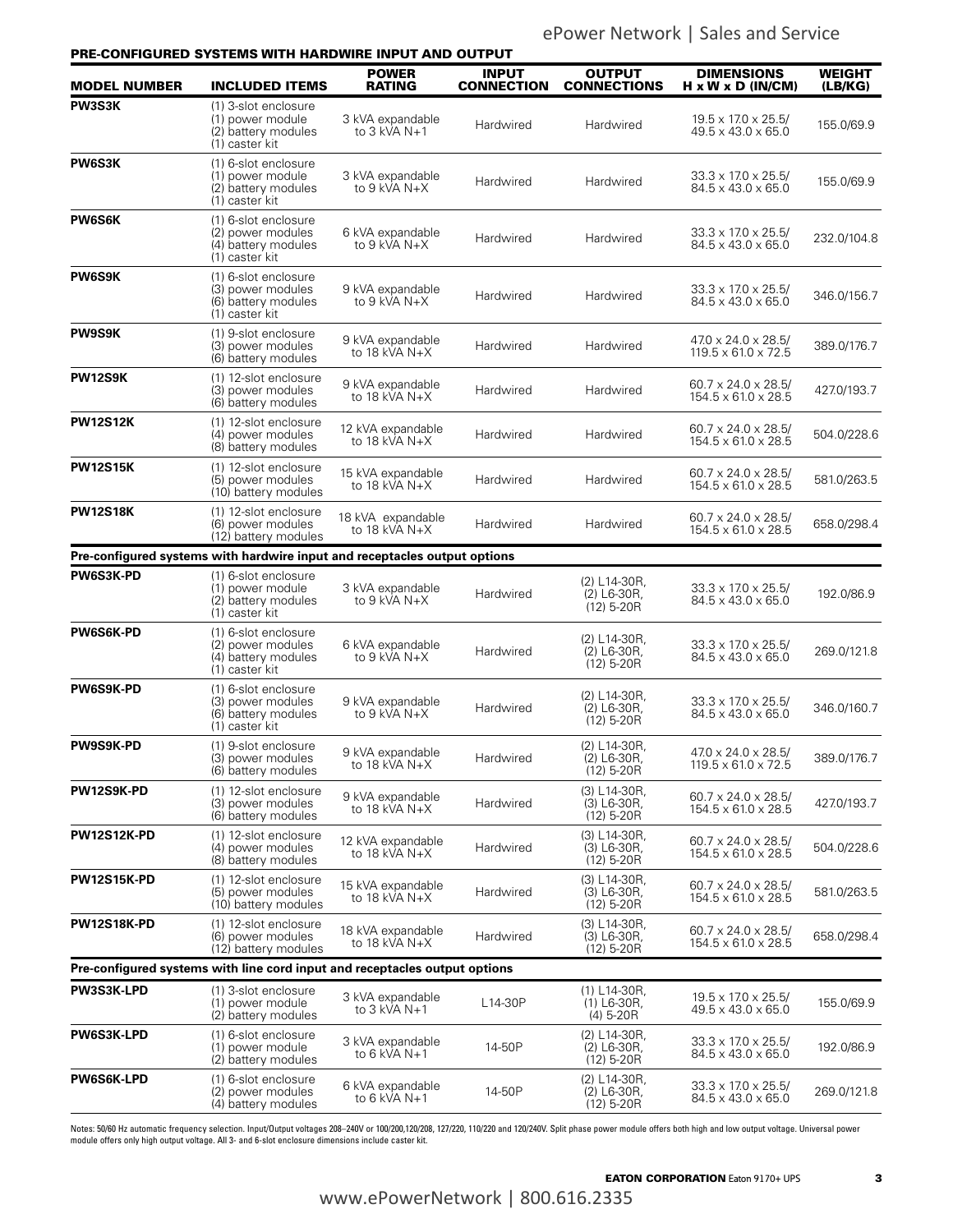ePower Network | Sales and Service

| UPS CABINET ENCLOSURES WITH HARDWIRE INPUT AND OUTPUT CONNECTIONS |                               |                                                |                                     |                                                                   |                          |
|-------------------------------------------------------------------|-------------------------------|------------------------------------------------|-------------------------------------|-------------------------------------------------------------------|--------------------------|
| <b>MODEL NUMBER</b>                                               | <b>POWER</b><br><b>RATING</b> | <b>INPUT</b><br><b>CONNECTION</b>              | <b>OUTPUT</b><br><b>CONNECTIONS</b> | <b>DIMENSIONS</b><br>$H \times W \times D$ (IN/CM)                | <b>WEIGHT</b><br>(LB/KG) |
| PW9170+3-slot                                                     | 3 kVA                         | Hardwired                                      | Hardwired                           | 17.8 x 17.0 x 25.5/<br>$45.0 \times 43.0 \times 65.0$             | 66.0/30.0                |
| PW9170+ 6-slot                                                    | 3 to 9 kVA                    | Hardwired<br>Hardwired                         |                                     | $31.5 \times 17.0 \times 25.0$<br>$80.0 \times 43.0 \times 65.0$  | 103.0/47.0               |
| <b>PW9170+9-slot</b>                                              | 3 to 18 kVA                   | Hardwired                                      | Hardwired                           |                                                                   | 158.0/72.0               |
| Rackmount                                                         | 3 to 18kVA                    | Hardwired                                      | Hardwired                           | $470 \times 170 \times 28.5$<br>$119.5 \times 43.0 \times 72.5$   | 110.0/50.0               |
| PW9170+ 12-slot                                                   | 3 to 18 kVA                   | Hardwired                                      | Hardwired                           | $60.8 \times 24.0 \times 28.5$<br>$154.0 \times 61.0 \times 72.5$ | 196.0/89.0               |
| Rackmount                                                         | 3 to 18 kVA                   | Hardwired                                      | Hardwired                           | 60.8 x 17.0 x 28.5/<br>154.0 x 43.0 x 72.5                        | 148.0/67.0               |
| <b>Battery cabinet enclosures</b>                                 |                               |                                                |                                     |                                                                   |                          |
| 6-slot battery cabinet                                            | $\overline{a}$                | DC interconnect<br>option ASY-0525<br>required |                                     |                                                                   | 93.0/42.2                |
| 9-slot battery cabinet                                            | $\overline{a}$                | DC interconnect<br>option ASY-0525<br>required |                                     | $47.0 \times 24.0 \times 28.5$<br>$119.5 \times 61.0 \times 72.5$ | 148.0/67.1               |
| 12-slot battery cabinet                                           | $\overline{a}$                | DC interconnect<br>option ASY-0525<br>required |                                     | $60.8 \times 24.0 \times 28.5$<br>$154.0 \times 61.0 \times 72.5$ | 186.0/84.4               |
| <b>Available modules</b>                                          |                               |                                                |                                     |                                                                   |                          |
| Split-phase power module                                          | 3 kVA/2.5 kW                  |                                                |                                     | $4.2 \times 14.1 \times 15.3$ /<br>$10.6 \times 35.8 \times 38.9$ | 17.0/7.7                 |
| Universal-phase power module                                      | 3 kVA/2.1 kW                  |                                                |                                     | $4.2 \times 14.1 \times 15.3$<br>$10.6 \times 35.8 \times 38.9$   | 17.0/7.7                 |
| <b>Battery module</b>                                             | $\overline{a}$                |                                                |                                     | $4.2 \times 7.0 \times 14.8$<br>$10.6 \times 17.8 \times 37.6$    | 30.0/13.6                |
| 20-amp charger module                                             | 3 kVA                         |                                                |                                     | $4.2 \times 14.1 \times 15.3$<br>$10.6 \times 35.8 \times 38.9$   | 17.0/7.7                 |

### Technical specifications<sup>1</sup>

#### ELECTRICAL INPUT

| 208-240V or 200/100, 208/120,<br>220/110, 240/120 Vac |
|-------------------------------------------------------|
| 176-276V                                              |
| 98                                                    |
| 50/60 Hz $(\pm 3$ Hz)                                 |
|                                                       |

ELECTRICAL OUTPUT

| On utility voltage<br>requlation | $±3\%$ of nominal                                                |
|----------------------------------|------------------------------------------------------------------|
| On battery<br>voltage regulation | $±3\%$ of nominal                                                |
| Efficiency<br>mode               | 88% normal operation; 97% power saver<br>(optional programmable) |
| Frequency regulation             | $\pm$ 3 Hz online; $\pm$ 0.1 Hz on battery                       |

#### COMMUNICATIONS

| LCD                                  | 4 x 20 character backlit display.<br>programmable |
|--------------------------------------|---------------------------------------------------|
| Language<br>support                  | English, French, Spanish and German               |
| Communication<br>ports               | RS-232 (DB-9)                                     |
| Communication<br>slots               | Two slots (standard)                              |
| SNMP capability                      | Web/SNMP enabled card options                     |
| Contact closures                     | Relay card option                                 |
| Emergency power off<br>(EPO) general | Input for external EPO                            |

| <b>GENERAL</b>          |                                      |
|-------------------------|--------------------------------------|
| Topology                | True double-conversion online        |
| Diagnostics             | Full system self-test on power up    |
| UPS bypass              | Automatic on overload or UPS failure |
| Dimensions &<br>weights | See Pre-configured systems table     |

#### ENVIRONMENTAL AND SAFETY

| Safety markings                           | UL, cUL                                                                                                 |
|-------------------------------------------|---------------------------------------------------------------------------------------------------------|
| <b>EMC</b> markings                       | FCC class A                                                                                             |
| Surge<br>suppression                      | IEEE/ANSI C62.41                                                                                        |
| Audible noise                             | $<$ 50 dBA                                                                                              |
| Ambient operating/<br>storage temperature | 0 to 40 °C (32 to 104 °F)/<br>-20 to 40°C (60°C without battery)<br>-4 to 104°F (140°F without battery) |
| Relative humidity                         | 5% to 95%, non-condensing                                                                               |
| REPO port                                 | Meets NEC code 645-11 intent<br>and UL requirements                                                     |
| <b>BATTERY</b>                            |                                                                                                         |
| Internal battery<br>type                  | Sealed, lead-acid; maintenance free                                                                     |
| Battery runtime                           | See Battery Runtimes on back page                                                                       |
| Battery replacement                       | Hot-swappable                                                                                           |
| Recharge time                             | <4 hours standard                                                                                       |
|                                           |                                                                                                         |

1. Due to continuing product improvement programs, specifications are subject to change without notice.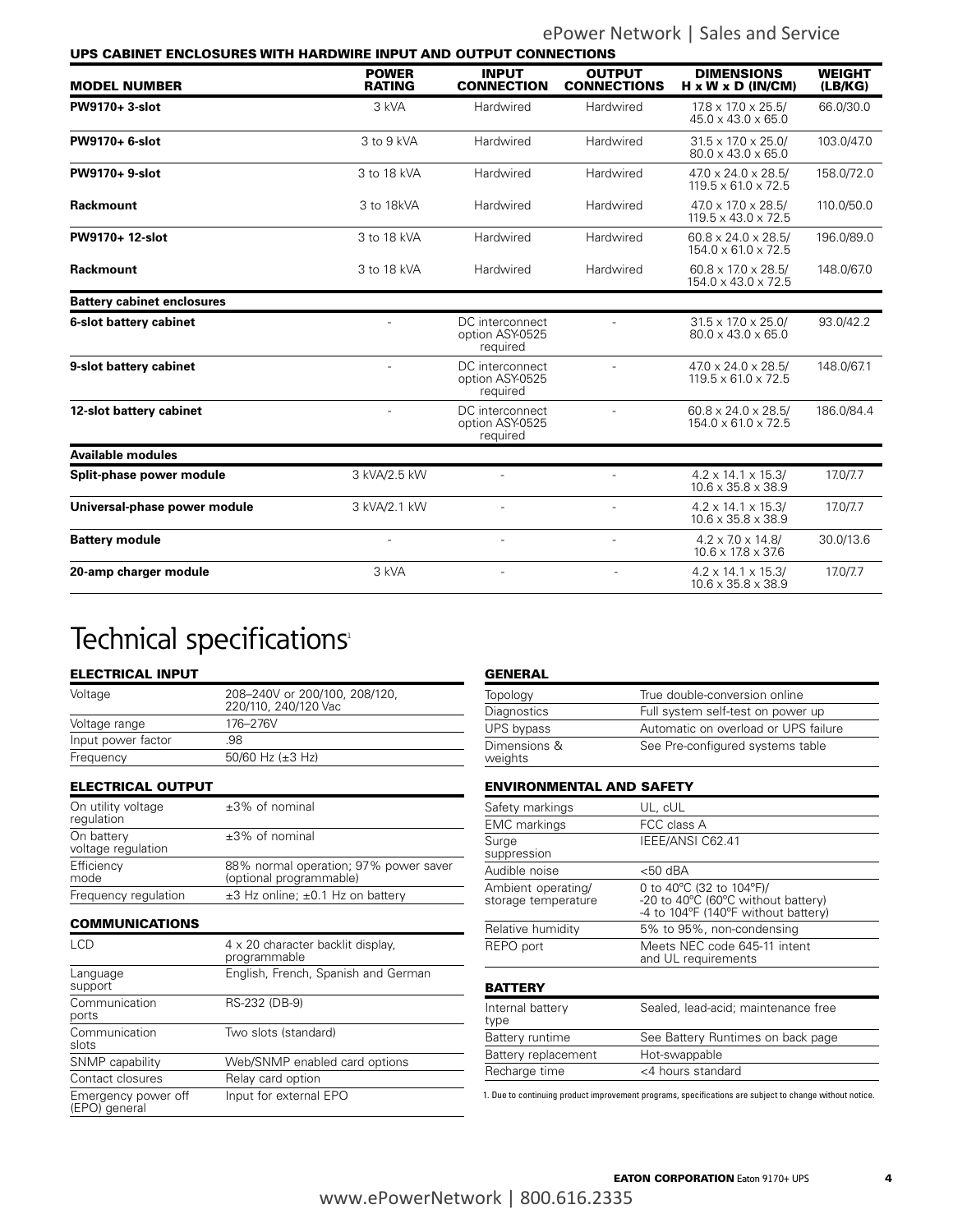

**9170+ 9-slot configuration module (one per slot)**

#### Maximum performance

- The lowest overall cost of ownership is a direct result of the low initial investment, higher operating efficiencies and programmable high efficiency
- • A UPS solution that is as easy to install and operate as a PC —universal components fit in any order in any slot without affecting the operation of the system or its protection of the critical load
- Featuring user-friendly LCD and two internal communication slots, which accept a wide variety of connectivity devices and the new ConnectUPS Web/ SNMP card
- • Lightweight, highperformance power and battery modules weigh under 30 pounds for easy service and hot-swapping

#### Maximum reliability

- N+X power and logic redundancy eliminates single point-of-failure, providing highest reliability and availability
- Redundant modularity virtually eliminates downtime and enhances serviceability
- ABM technology significantly increases battery service life





**3 kVA power or charger** 

#### Maximum availability

- Double-conversion online technology is universally recognized as providing the highest availability in an internet-centric global marketplace
- Provides protection against all nine common power problems

#### Maximum service plans

- Eaton Gold Plan Plus: Enhance and extend your standard UPS warranty with added assurance of knowing your UPS is installed and operating properly from the start
- Comprehensive coverage for the entire UPS
- On-site startup by authorized Eaton product representative
- • Replacement UPS or module delivered to your location
- Original UPS or module picked up from your location
- Please call for details

#### **LCD panel Communication cards**





**Battery module (two per slot)**

#### Maximum flexibility

- • Modular design delivers scalable, flexible solutions to constantly changing equipment requirements
- Easily expanded by installing additional power, charger or battery modules to support additional critical applications and devices
- Internal options: line cord, receptacles, communications
- • External options: rackmount kit, casters (standard on 9- and 12-slot enclosures), extended runtime battery cabinets (housing up to 8 hours of additional runtime), wall-mounted maintenance bypass cabinets



**Rackmount**

ePower Network | Sales and Service

#### Rackmount configurations

Adding yet another level of flexibility to the unique design of the 9170+ is the ability to configure it into a rackmount solution. Imagine all the standard benefits of the 9170+ installed in a standard 19-inch computer rack with return brackets.